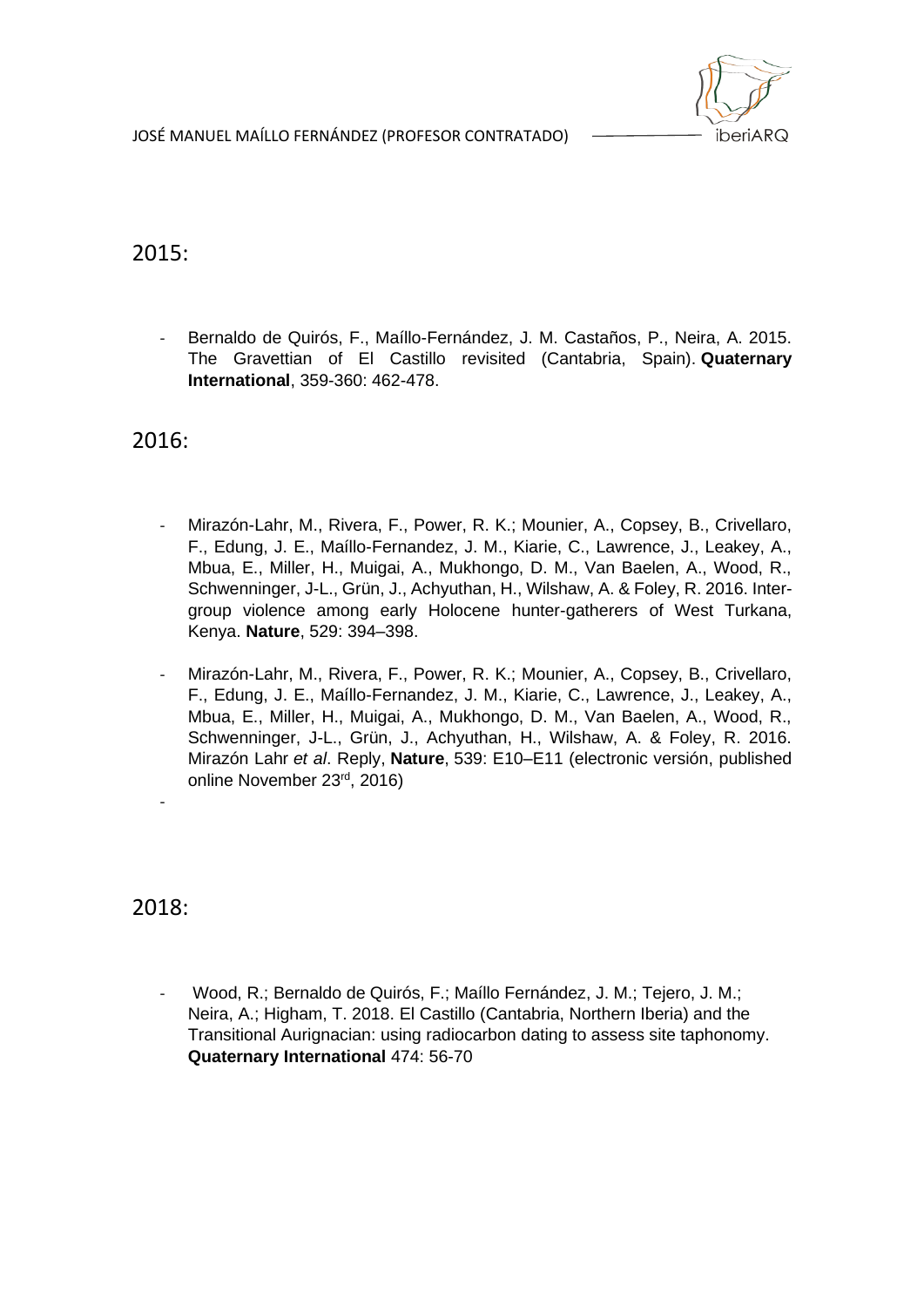

### 2019:

- Maíllo-Fernández, J. M., Solano-Megías, I., Mabulla, A., Arriaza, M. C., Bower, J. F. R. 2019: "Lithic Technology at Loiyangalani, a Late Middle Stone Age Site in the Serengeti, Tanzania". **African Archaeological Review** 36: 291–315.
- Maíllo-Fernández, J.-M., Marín, J., Solano-Megías, I., … Mabulla, A.Z.P., 2019. Victoria Cabrera site: a Middle Stone Age site at Olduvai Gorge, Tanzania. **Quaternary International** 526: 129-154.
- Van Baelen, A., Wilshaw, A., Griffith, P., Noens, G., Maíllo-Fernández, J-M., Foley, R. A., Mirazón Lahr, M. 2019. Prospect Farm and the Middle and Later Stone Age Occupation of Mt. Eburru (Central Rift, Kenya) in an East African Context. **African Archaeological Review** 36: 397-417.
- Garralda, M. D., Maíllo-Fernández, J. M., Higham, Th., Neira, A., Bernaldo de Quirós, F. 2019. The Gravettian child mandible from El Castillo Cave (Puente Viesgo, Cantabria, Spain). **American Journal of Physical Anthropology** 170: 331-350.
- Ochoa, B., García-Díez, M., Maíllo-Fernández, J. M., Arrizabalaga, A., Pettitt, P. 2019. Gravettian Figurative Art in the Western Pyrenees: Stratigraphy, Cultural Context, and Chronology. **European Journal of Archaeology** 22: 168-184.

#### 2020:

- Martín-Perea, D. M.; Maíllo-Fernández, J. M.; Medialdea, A., Marín, J., Solano-Megías, I., Gidna, A., Mabulla, A. 2020. Revisiting an old profile: an updated geoarchaeological study at Nasera Rockshelter (Tanzania). **Journal of Quaternary Science**, 35(7): 951–960.
- Ríos-Garaizar, J., Maíllo-Fernández, J. M., Marín-Arroyo, A. B. … Rivero, O. 2020. Revisiting Hornos de la Peña 100 years after. **Journal Archaeological Science: reports**. 31 102259: 1-15.
- González-Molina, I., Jiménez-García, B., Maíllo-Fernández, J. M., Baquedano, E., Domínguez-Rodrigo, M. (2020): Distinguishing Discoid and Centripetal Levallois methods through machine learning. **PLoS ONE** 15(12): e0244288. <https://doi.org/10.1371/journal.pone.0244288>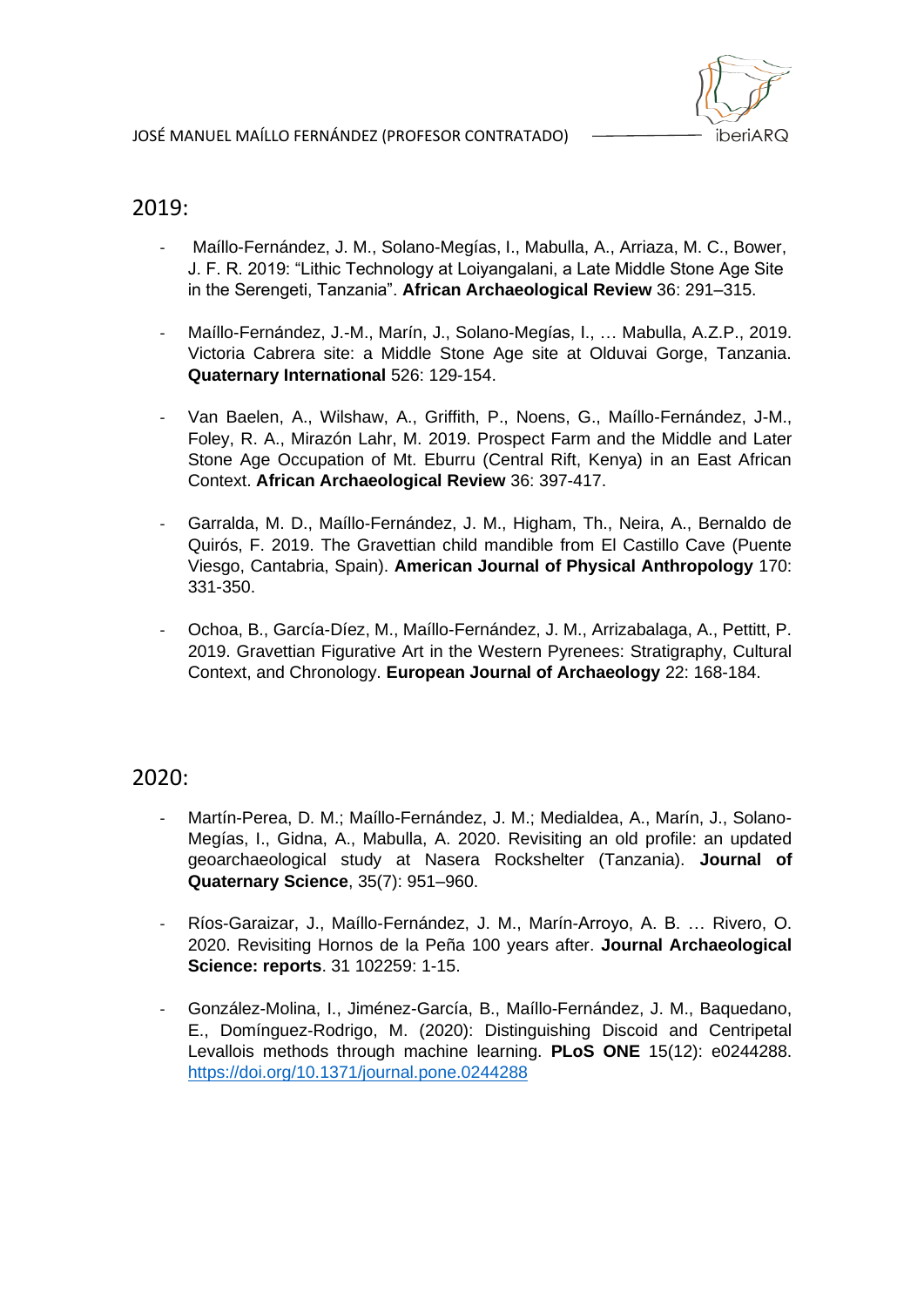

## 2021:

- Burke, A., Alcaraz-Castaño, M., Arteaga-Cardineau, C., Bisson, M., Cuartero, F., Maillo-Fernández, J. M., Fuertes-Prieto, N., Yravedra Sainz De Los Terreros, J. (2021): Archaeological Survey in Guadalajara: Human Occupation in Central Spain during the Late Pleistocene. **Journal of Field Archaeology** 46 (1): 1-20.
- Solano-Megías, I, Maíllo-Fernández, J. M, Marín, J., Martín-Perea, M., Mabulla, A. Z. P. (2021): Lithic Technology in the Earliest Later Stone age at Nasera Rockshelter (Tanzania). **Lithic Technology** 46:1, 60-79.
- Maíllo-Fernández, J. M.; Jiménez-García, B. (2021). Lithic technology at the Early Dabban in Hagfet ed Dabba (Cyrenaica, Libya). **Archaeological and Anthropological Sciences** 13:119<https://doi.org/10.1007/s12520-021-01364-7>
- - Domínguez-Rodrigo, M., Baquedano, E., Organista, E., Cobo-Sánchez, L., Mabulla, A., Maskara, V., Gidna, A., Pizarro-Monzo, M., Aramendi, J., Galán, A. B., Cifuentes-Alcobendas, G., Vegara-Riquelme, M., Jiménez-García, B., Abellán, N., Barba, R., Uribelarrea, D., Martín-Perea, D., Diez-Martin, F., Maíllo-Fernández, J.M. Rodríguez-Hidalgo, A., Courtenay, L., Mora, R., Maté-González, M. A. Gonzalez-Aguilera, D. (2021). Early Pleistocene faunivorous hominins were not kleptoparasitic, and this impacted the evolution of human anatomy and socio-ecology. **Scientific Reports.** 11:16135 | <https://doi.org/10.1038/s41598-021-94783-4>
- Domínguez-Solera, S., Maíllo-Fernández, J. M., Baquedano, E.,Domínguez-Rodrigo, M. (2021). Equids can also make Stone artifacts. **Journal of Archaeological Science: reports** 103260 <https://doi.org/10.1016/j.jasrep.2021.103260>
- Domínguez-Rodrigo, M., Vegara-Riquelme, M., Aramendi, J., Organista, E., Cobo-Sánchez, L., Hernández-Vivanco, L., Diez-Martín, F., Maíllo-Fernández, J. M., Martín-Perea, D., Uribelarrea, D., Baquedano, E. (2021). En busca del primer Homo: gestión de la investigación arqueológica en la Garganta de Olduvai (Tanzania). **Complutum** 32(2) 2021: 495-503